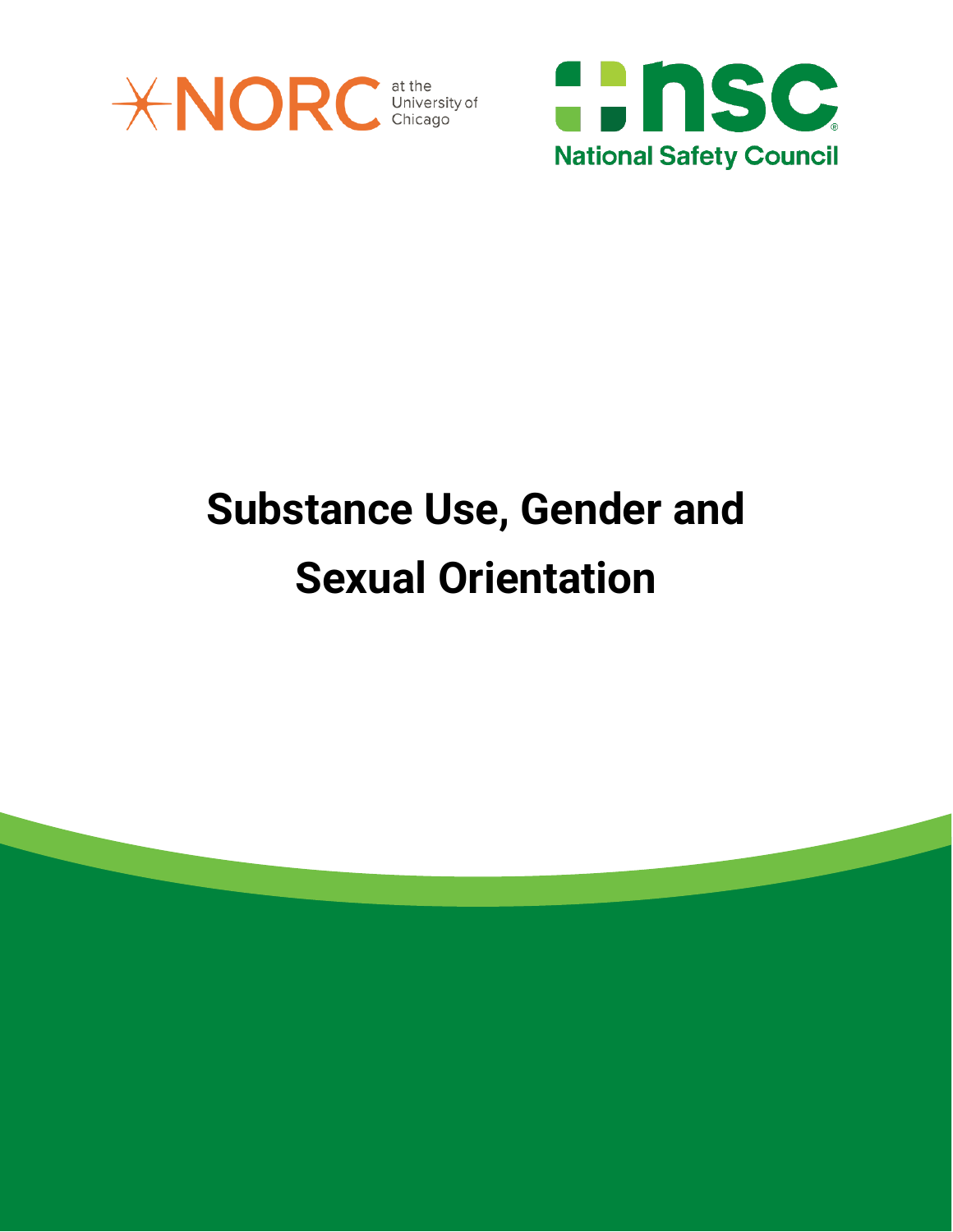Gender and sexual orientation are important factors for employers to consider when understanding substance use trends in their workforces and setting intervention, policy and health programs.

#### *Substance Use Differences*

Working men are much more likely than working women to:

- Have an alcohol use d[i](#page-5-0)sorder (AUD), though recent data indicate this gender gap is not present in adolescent boys and girls and appears to be closing for older adults.<sup>[ii](#page-5-1)</sup> Illicit drug use is much more prevalent among men than women.
- Engage in risky behavior such as driving under the influence of drugs or alcohol<sup>[iii](#page-5-2)</sup>
- $\bullet$  Die of an overdose<sup>[iv](#page-5-3)</sup>
- Recei[v](#page-5-4)e substance use disorder (SUD) treatment. Y Receipt of treatment is associated with equally positive outcomes for both genders, particularly when treatment starts early and is sustained over time.<sup>[vi](#page-5-5)</sup>

Working women are more likely than working men to:

- Use smaller amounts of alcohol or drugs for less time before they become addicted<sup>[vii](#page-5-6)</sup>
- Have cravings and relapse<sup>[viii](#page-5-7)</sup>
- Report more severe problems with employment, social/family, medical, psychological functioning and quality of life[ix](#page-5-8)
- $\bullet$  E[x](#page-5-9)perience chronic pain<sup>x</sup>
- Experience depression and psychological distress, often co-occurring with substance use<sup>[xi](#page-5-10)</sup>
- Be victims of violence and trauma, which can make them more likely to use substances<sup>[xii](#page-5-11)</sup>
- Experience certain mental health conditions, such as depression, anxiety, posttraumatic stress disorder (PTSD) and eating disorders<sup>[xiii](#page-5-12)</sup>
- Be vulnerable to developing substance use or other mental health disorders following divorce, loss of child custody, or the death of a partner or child<sup>[xiv](#page-5-13)</sup>



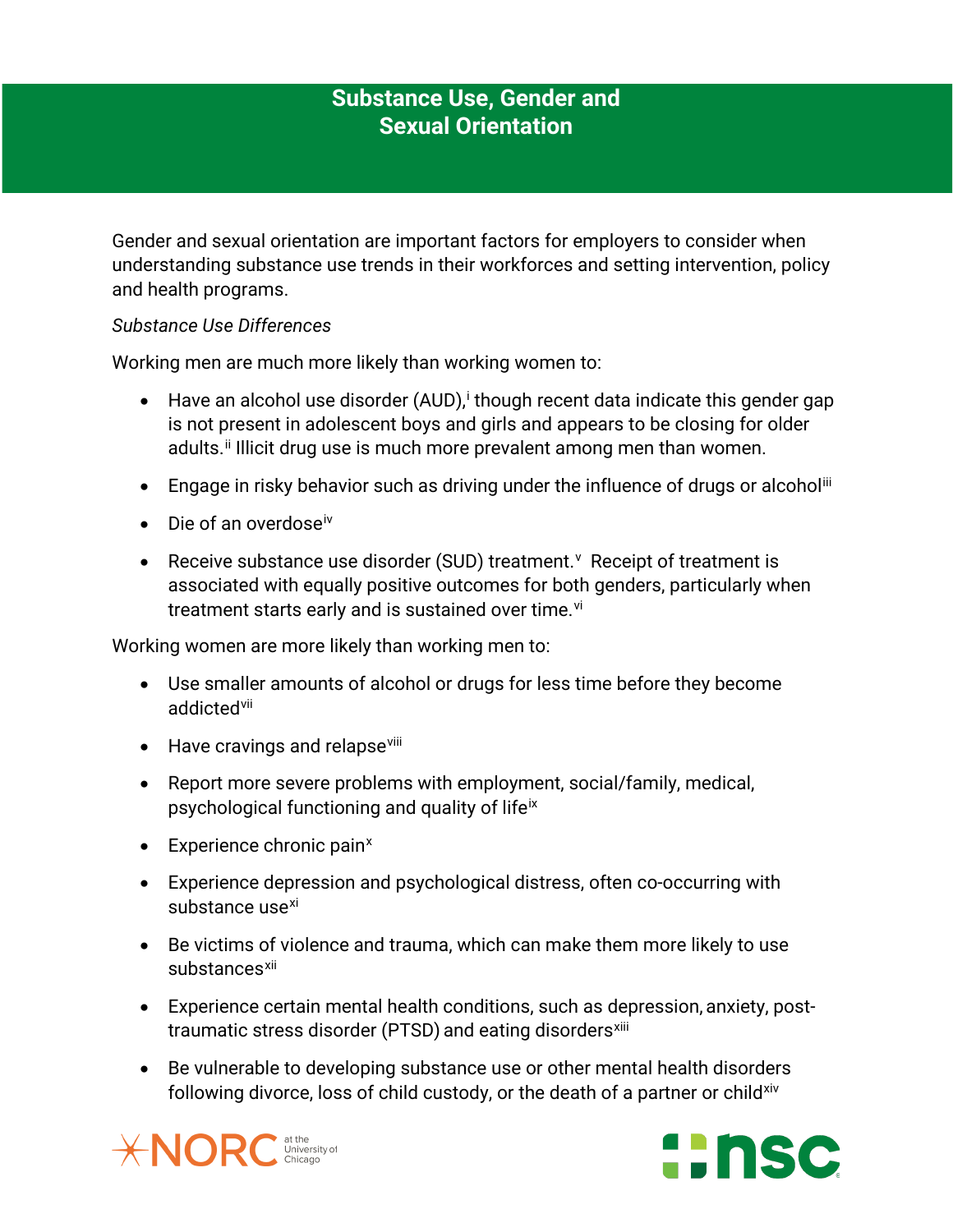Working lesbian, gay and bisexual women and men<sup>[xv](#page-5-14)</sup> are more likely to:

- Have an SUD than heterosexual working adults and somewhat more likely to have received treatment in an SUD program<sup>[xvi](#page-5-15)</sup>
- Minority LGB women experience exceptionally high rates of substance use, which may reflect their unique experiences of discrimination at the intersection of multiple minority identities<sup>[xvii](#page-5-16)</sup>
- Have outcomes from SUD treatment comparable to heterosexuals<sup>xv[i](#page-5-17)ii</sup>
- Experience much greater risk for depression, suicidal thoughts and serious psychological distress<sup>[xix](#page-5-18)</sup>
- Use more mental health services<sup>xx</sup>, especially among bisexual adult workers

#### *Adverse consequences*

Men are more likely to use substances and overdose from drug use. Opioids were involved in approximately 70% (46,802) of all drug overdose deaths (67,367) in 2018. $^{xxi}$  $^{xxi}$  $^{xxi}$ opioidssuch as fentanyl at about a third the rate as men. XXIII Women were half as likely to die from opioid overdoses as men, and were only twothirds as likely to die from a prescription opioid overdose.<sup>[xxii](#page-5-21)</sup> Women died from synthetic

## *Treatment*

There are more men than women in treatment for SUDs. Although men have historically been more likely to seek treatment for opioid use, the rate of women seeking treatment has increased in recent decades.<sup>[xxiv](#page-5-23)</sup> Historically, women have faced stigma when seeking entry to SUD treatment.

SUDs may progress differently for women than for men. Women have unique needs that should be addressed during SUD treatment. Women often have a shorter history of using certain substances, such as cocaine, opioids, cannabis or alcohol, prior to seeking treatment. Additionally, when they enter SUD treatment, women are more likely to have more severe medical, behavioral, psychological and social problems.<sup>[xxv](#page-5-24)</sup> Women with SUDs are more likely to seek treatment at mental health treatment settings. [xxvi](#page-6-0)

While several factors may contribute to the differences in paths to treatment admission, women commonly serve as the family's primary caregiver, which may make them less inclined to enter into a treatment program that will take them from these responsibilities. Many women who are pregnant or have young children do not seek



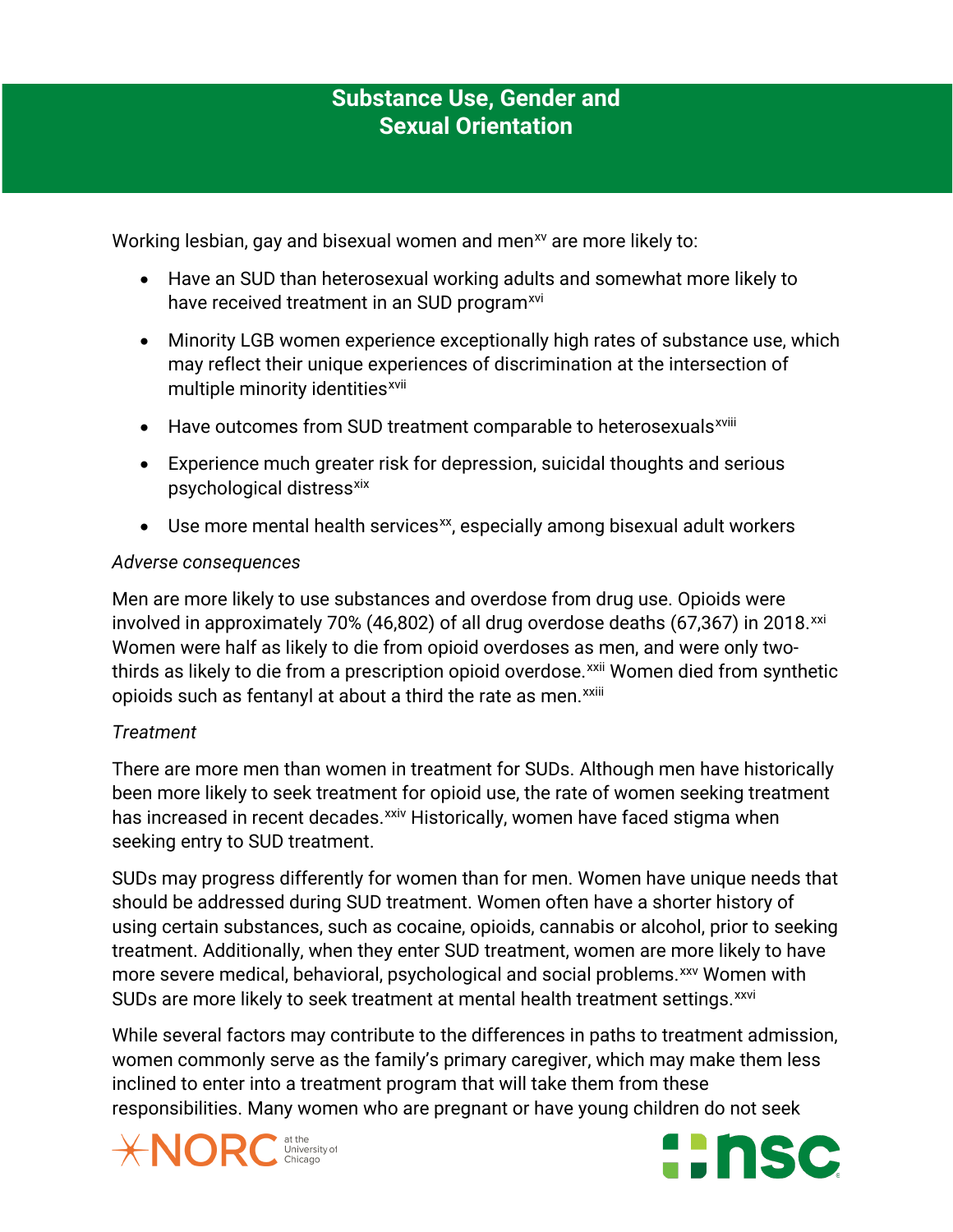treatment or drop out of treatment early because they are unable to take care of their children; they may also fear that authorities will remove their children from their care.

The combined burdens of work, home care, childcare and other family responsibilities, plus attending treatment frequently, can be overwhelming for many women. Effective treatment should incorporate approaches that recognize sex and gender differences, understand the types of trauma women sometimes face, provide added support for women or men with childcare needs, and use evidence-based approaches for the treatment of pregnant women. Women-only treatment programs lead to better outcomes than mixed gender programs and are associated with greater satisfaction and feelings of safety among women.<sup>xxvii</sup>

#### *Industries*

Jobs with a large percentage of male employees – and in many cases, younger men – have higher rates of substance use disorder. In the construction field, for instance, 19% of workers (one in five) have an SUD. This is double the rate of education and professional careers, jobs where the workforce has a greater percentage of women and older workers. These jobs include teachers, architects, engineers, doctors, nurses, librarians and biologists. Service, entertainment, hospitality, transportation and material moving jobs have higher rates of substance use. In the restaurant industry, hazardous drinking is an issue for 80% of male and 64% of female restaurant workers xxviii

## **Recommendations for Employers**

## *Offer Robust Health Insurance*

Employers should ask any health insurer they work with to demonstrate what they are doing to identify and treat their employees with a substance use problem. Employers can ask to see their health insurer's statistics on diagnosing and treating substance use disorders in its covered population. Comprehensive benefits options mean that both male and female employees will be able to find the option that works best for them.

If health plans offer substance use benefits, employers can offer comprehensive treatment options to workers with an SUD that include coverage for: [xxix](#page-6-1)

- Confidential substance use screening, which increases the rate of identification of risky and unhealthy alcohol and drug use
- Brief intervention and referral to treatment



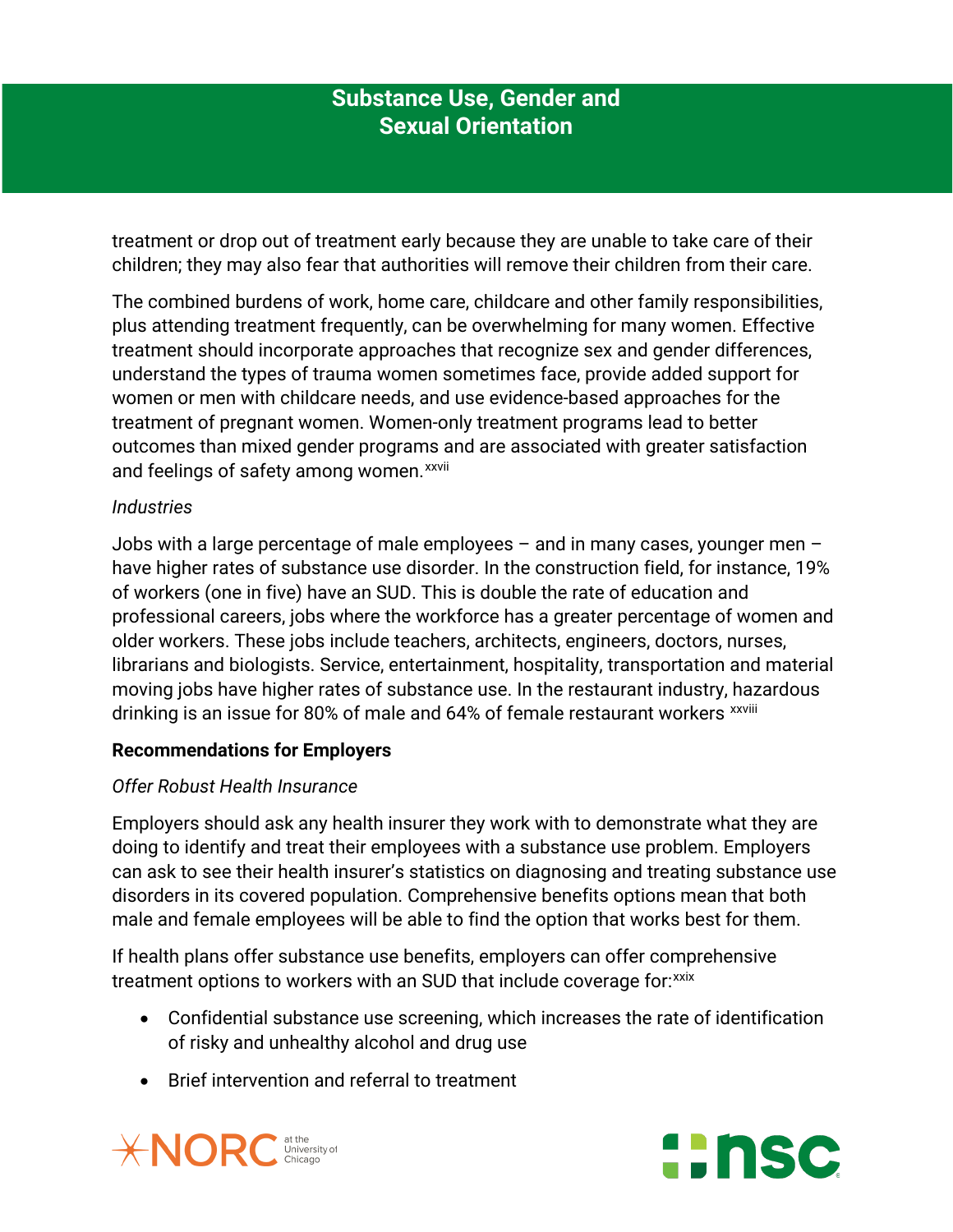- Outpatient and inpatient treatment
- Medications for addiction treatment
- Counseling and medical services
- Follow-up services during treatment and recovery

## *Offer Robust Programs*

Utilize *Employee Assistance Programs (EAPs)*: when EAPs routinely assess for risky substance use as part of routine intake, rates jump to 20% – 25% on telephonic intake calls. Employers can demand that their EAP systematically assesses substance use by workers seeking EAP services, and that it reports on rates of identification of problematic use. As worksites bring back workers from COVID-19-related shutdowns, EAPs should actively monitor for substance use, mental health distress and posttraumatic stress disorder among returning workers. This can support men and women alike and provide different, individualized services as needed.

*Screening Tools* can also be used by the EAP, which increase the rate of identification of risky and unhealthy alcohol and drug use and link people to appropriate treatment earlier. EAPs, onsite health programs and medical providers should learn and use appropriate screening tools. Workplaces should ensure that their EAP and benefits programs use screenings when substance use is suspected, and also encourage screening upon opioid prescription for familial or individual history of addiction or substance use disorders. A good EAP will be able to assess people individually and understand the different stressors that men and women face.

Provide *Worker Peer Support Programs*, in which workers who have experienced substance use or mental health challenges and learned to manage them are formally trained to help co-workers who are facing similar issues.

## *Ensure Supervisors and Managers are Trained*

Supervisors play a critical role in addressing opioids in the workplace. They are often the first to notice a difference in an employee's performance, personality and activities, and they may be the first to notice impairment. It is imperative to provide them with the tools to protect the safety of the workplace and the privacy of employees. This training should include information and education on the different stressors and reactions men and women have, as well as other information on at-risk populations.



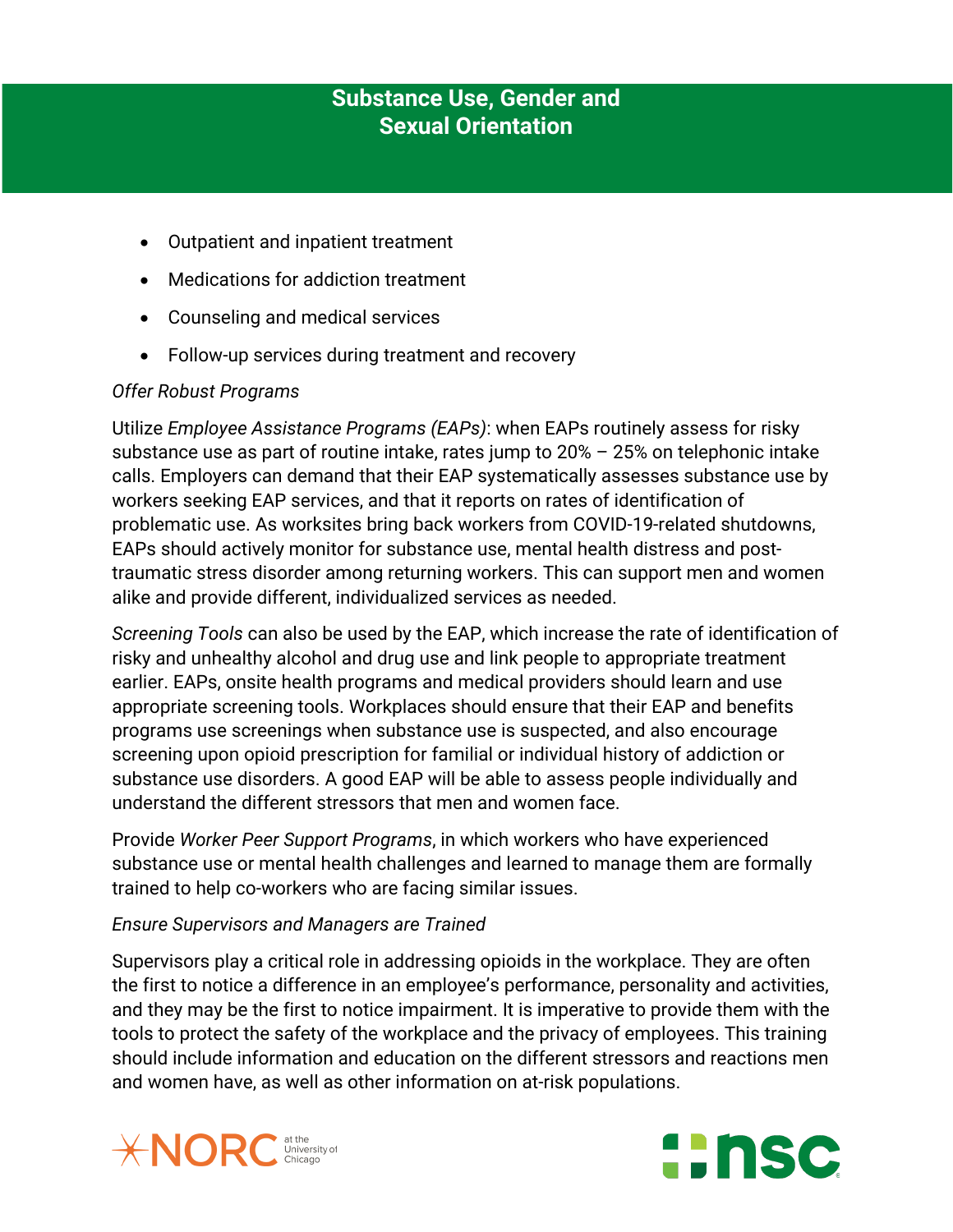<span id="page-5-7"></span>viii Kennedy AP, Epstein DH, Phillips KA, Preston KL. Sex differences in cocaine/heroin users: drug-use triggers and craving in daily life. Drug Alcohol Depend. 2013;132(0):29-37. Rubonis AV, Colby SM, Monti PM, Rohsenow DJ, Gulliver SB, Sirota AD. Alcohol cue reactivity and mood induction in male and female alcoholics. J Stud Alcohol. 1994;55(4):487-494. Robbins SJ, Ehrman RN, Childress AR, O'Brien CP. Comparing levels of cocaine cue reactivity in male and female outpatients. *Drug Alcohol Depend.* 1999;53(3):223-230. Hitschfeld MJ, Schneekloth TD, Ebbert JO, et al. Female smokers have the highest alcohol craving in a residential alcoholism treatment cohort. *Drug Alcohol Depend.* 2015;150:179-182. Fox HC, Morgan PT, Sinha R. Sex differences in guanfacine effects on drug craving and stress arousal in cocaine-dependent individuals. *Neuropsychopharmacol Off Publ Am Coll Neuropsychopharmacol.* 2014;39(6):1527-1537. Kippin TE, Fuchs RA, Mehta RH, et al. Potentiation of cocaine-primed reinstatement

<span id="page-5-8"></span>ix McHugh RK, Votaw VR, Sugarman DE, Greenfield SF. Sex and gender differences in substance use disorders. Clinical psychology review. 2018 Dec 1;66:12-23.

<span id="page-5-9"></span><sup>x</sup> Riley JL III, Robinson ME, Wise EA, Myers CD, Fillingim RB. Sex differences in the perception of noxious experimental stimuli: a meta-analysis. Pain. 1998;74(2-3):181-187.

xi Co-occurring SUD and major depressive disorder in past year (m: 24.4%, f: 27.7%)

<span id="page-5-11"></span><span id="page-5-10"></span>xii de Boinville M. Office of The Assistant Secretary for Planning and Evaluation. ASPE Policy Brief: Screening for Domestic Violence in Health Care Settings. Washington, DC: U.S. Department of Health and Human Services; 2013.

<span id="page-5-12"></span>xiii [https://www.drugabuse.gov/publications/research-reports/substance-use-in-women/other-sex-gender-issues-women-related-to](https://www.drugabuse.gov/publications/research-reports/substance-use-in-women/other-sex-gender-issues-women-related-to-substance-use)[substance-use](https://www.drugabuse.gov/publications/research-reports/substance-use-in-women/other-sex-gender-issues-women-related-to-substance-use)

l

<span id="page-5-14"></span>xv The exclusion of transgender people from the general substance misuse literature makes it difficult to determine the extent to which transgender status influences substance use. Given the high prevalence of trauma experienced by transgender people, trauma-informed psychosocial interventions may be useful in the management of problematic substance use in transgender adults. Connolly D, Gilchrist G. Prevalence and correlates of substance use among transgender adults: A systematic review. Addictive Behaviors. 2020 Jul 9:106544.

<span id="page-5-15"></span>xvi SUD among lesbian or gay, bisexual or heterosexual working adults: 15.2%; 18.3%; 8.3%. Any SUD treatment: 86%; 9.2%; 5.8%. NORC analysis of 2015-2018 NSDUH.

<span id="page-5-17"></span>xviii Kelly E. Green and Brian A. Feinstein, "Substance Use in Lesbian, Gay, and Bisexual Populations: An Update on Empirical Research and Implications for Treatment," Psychology of Addictive Behaviors 26, no. 2 (2012): 265–278.

<span id="page-5-18"></span>xix Seriously thought of killing oneself by lesbian or gay, bisexual or heterosexual working adults: 9.9%; 17.5%; 3.4%. Serious psychological distress: 21.9%; 36.7%; 9.5%. NORC analysis of 2015-208 NSDUH.

<span id="page-5-20"></span><span id="page-5-19"></span>xx Received MH services in prior year among lesbian or gay, bisexual or heterosexual working adults: 23.5%; 36.7%; 12.9%. xxi Wilson N, Kariisa M, Seth P, Smith H IV, Davis NL. Drug and Opioid-Involved Overdose Deaths — United States, 2017–2018. MMWR Morb Mortal Wkly Rep 2020;69:290–297.<br>xxii Wilson N, Kariisa M, Seth P, Smith H IV, Davis NL. Drug and Opioid-Involved Overdose Deaths — United States, 2017–2018.

<span id="page-5-21"></span>MMWR Morb Mortal Wkly Rep 2020;69:290-297.<br>xxiii<https://www.cdc.gov/nchs/data/databriefs/db356-h.pdf>

xxiv 2012 SAMHSA TEDS

<span id="page-5-24"></span><span id="page-5-23"></span><span id="page-5-22"></span>xxv [https://www.drugabuse.gov/publications/research-reports/substance-use-in-women/sex-gender-differences-in-substance-use](https://www.drugabuse.gov/publications/research-reports/substance-use-in-women/sex-gender-differences-in-substance-use-disorder-treatment)[disorder-treatment](https://www.drugabuse.gov/publications/research-reports/substance-use-in-women/sex-gender-differences-in-substance-use-disorder-treatment)





<span id="page-5-0"></span><sup>i</sup> Alcohol (m: 8.5%, f: 5.2%); marijuana (m: 2%, f: 1%); cocaine (m: 0.5%, f: 0.2%); methamphetamine (m: 0.4%, f: 0.2%); opioid pain medications (m: 0.7%, f: 0.5%); opioids (m: 0.8%, f: 0.6%); and any SUD (m: 10.7%, f: 6.6%). Analyses of the 2015-2018 NSDUH by NORC October 29, 2020[. https://rdas.samhsa.gov/#/survey/NSDUH-2015-2018-RD04YR](https://rdas.samhsa.gov/#/survey/NSDUH-2015-2018-RD04YR)

<span id="page-5-1"></span>ii McHugh RK, Votaw VR, Sugarman DE, Greenfield SF. Sex and gender differences in substance use disorders. Clinical psychology review. 2018 Dec 1;66:12-23.

<span id="page-5-2"></span>iii DUI past year (m: 17.4%, f: 11.3%).

<span id="page-5-3"></span>iv <https://www.cdc.gov/nchs/data/databriefs/db356-h.pdf>

 $v$  Ever received SUD treatment in lifetime (m: 7.9%, f: 3.6%).

<span id="page-5-5"></span><span id="page-5-4"></span>vi McHugh RK, Votaw VR, Sugarman DE, Greenfield SF. Sex and gender differences in substance use disorders. Clinical psychology review. 2018 Dec 1;66:12-23.

<span id="page-5-6"></span>vii McHugh RK, Votaw VR, Sugarman DE, Greenfield SF. Sex and gender differences in substance use disorders. Clinical psychology review. 2018 Dec 1;66:12-23.

<span id="page-5-13"></span>xiv Ibid

<span id="page-5-16"></span>xvii Schuler MS, Prince DM, Breslau J, Collins RL. Substance Use Disparities at the Intersection of Sexual Identity and Race/Ethnicity: Results from the 2015–2018 National Survey on Drug Use and Health. LGBT health. 2020 Sep 1;7(6):283-91.